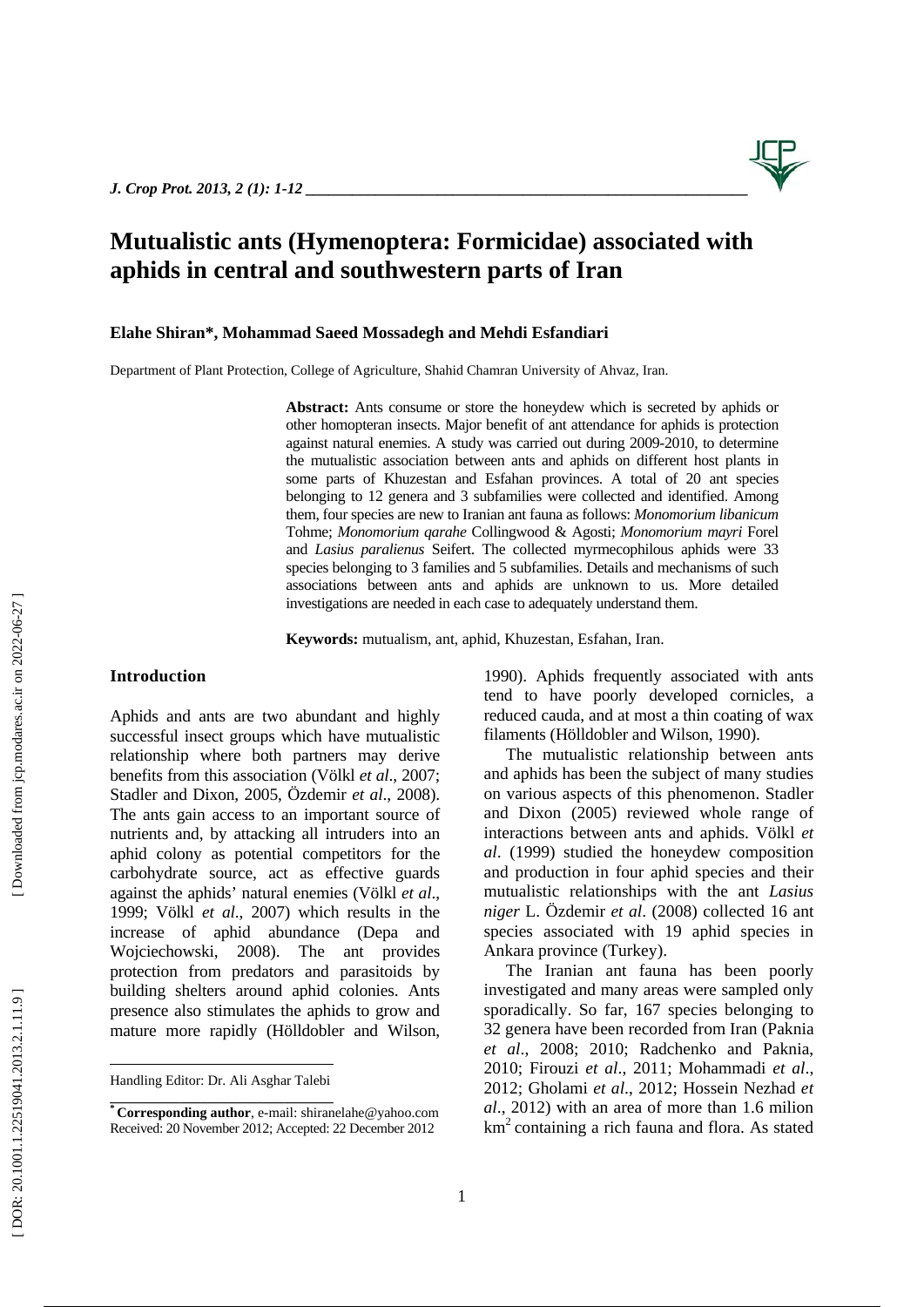by Mohammadi *et al*. (2012), this number is far from complete (in comparison with Iran's adjacent countries such as Arabian Peninsula:  $300$  species in 2.1 million km<sup>2</sup> area).

There is no report on the ants fauna associated with myrmecophilous aphids in Iran. To fill this gap, we performed this study in some parts of Khuzestan and Esfahan provinces, to investigate the fauna of ants associated with aphids.

### **Material and Methods**

This research was carried out from February 2008 to June 2010. Samplings were done in two provinces of Iran: Khuzestan province at southwest Iran and Esfahan province at central part of Iran. In the former province 11 different localities were visited and sampled, and in the latter province, Esfahan city and its vicinity were sampled (Fig. 1). Ants were collected from the aphid colonies on different plant species. Samples of aphids and ants were transferred to the laboratory in separate plastic bags. Ants associations with aphids were confirmed in three ways by observing: 1) ant antennation for stimulating aphids to secrete honeydew droplets 2) honeydew collection by ants 3) ants trail for honeydew collecting which was followed and measured from nest to aphids' colony for some colonies.

In total, 3786 ant specimens were checked and sorted to morphospecies. Materials were identified preliminarily based on available resources (e.g. Bolton, 1994; Agosti and Collingwood, 1987; Collingwood and Agosti, 1996) and then sent to taxonomist, Dr. C. A. Collingwood from England for final identification or confirmation. All of the specimens were deposited at Insect and Mite Collection of Ahvaz (IMCA), Plant Protection Department, Shahid Chamran University of Ahvaz, Iran. Pictures were taken using an Olympus SZX12 stereomicroscope with attached Canon Power Shot SX40 HS, and were edited with Combine ZM software. Terminology follows Bolton (1994).



**Figure 1** Sampling localities in this study: in Khuzestan province, 1. Ahvaz (31°19' N, 48°42' E) 2. Ramin (30°21' N, 48°53' E) 3. Mahshahr (30°32' N, 49°10' E) 4. Abadan (30°21' N, 48°16' E) 5. Khorramshahr (30°26' N, 48°10' E) 6. Susangerd (31°33' N, 48°11' E) 7. Albaji (31°30' N, 48°37' E) 8. Hamidieh (31°28' N, 48°26' E) 9. Dezful (32°23' N, 48°24' E) 10. Shushtar (32°25' N, 48°50' E) 11. Aghili (32°14' N, 48°48' E) and in Esfahan province, 12. Esfahan (32°40' N, 51°39' E) 13. Najaf abad (31°35' N, 48°16' E) 14. Baghe bahadoran (West Esfahan city), (32°22' N, 51°11' E).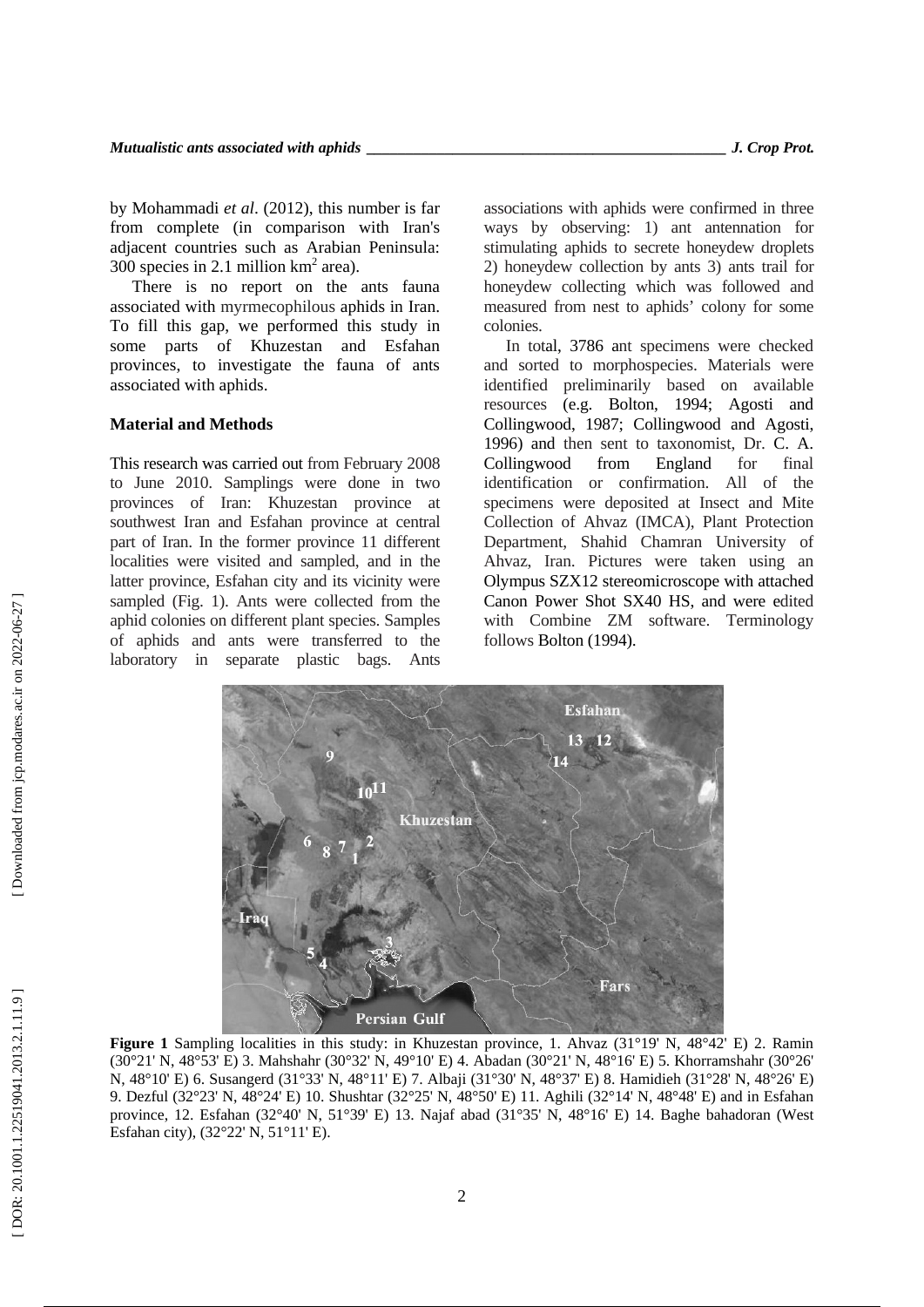### **Results**

In this study, a total of 20 ant species from 12 genera and 3 subfamilies were collected in association with 33 aphid species of 14 genera from 3 families and 5 subfamilies on 83 hostplants. Among them, 4 species are new for the ant fauna of Iran, indicated by an asterisk (\*). Identification characters are presented for the newly recorded species. Also, four ant species in Khuzestan province (†) as well as all ant species from Esfahan province  $(\ddagger)$  were new for these provinces' fauna. Ant species belonged to Formicinae (10 speceis), Myrmicinae (8 species) and Dolichoderinae (2 species). They were listed alphabetically as follows:

## **Family Formicidae Subfamily Formicinae** *Camponotus libanicus* **Andre, 1881** †

**Material examined:** IRAN, Khuzestan province: Dezful, 08.04.2010, 143 m, from *Aphis craccivora* Koch on *Rumex acetosa* L. (2 ☿).

**Distribution:** Jordan, Lebanon, occupied Palestine, Syria , Turkey (Radchenko, 1997b) and Iran (Paknia *et al*., 2010).

## *Camponotus oasium* **Forel, 1890**

**Material examined:** IRAN, Khuzestan province: Ahvaz, 13.04.2009, 18 m, from *Aphis gossypii* Glover on *Sylibium marianum* L. (6 ☿); Ahvaz, 05.02.2010, 18 m, from *A. craccivora* on *Medicago sativa* L. (6 ☿).

**Distribution:** African continent, Oman, Saudi Arabia, United Arab Emirates (Collingwood and Agosti, 1996) and Iran (Paknia *et al*., 2008).

*Cataglyphis cinnamomeus* **(Karavaiev, 1910)** † **Material examined:** IRAN, Khuzestan province: Albaji, 04.03.2010, 22 m, from *Myzus persicae* Sulzer on *Beta maritima* L. (3 ☿).

**Distribution:** Kyrgyzstan, Tajikistan, Turkmenistan, Uzbekistan, southern Kazakhstan (Karavaiev, 1910), Afghanistan (Radchenko, 1997a), North African countries, Saudi Arabia, United Arab Emirates (Collingwood and Agosti, 1996) and Iran (Paknia *et al*., 2010).

### *Cataglyphis lividus* **(Andre, 1881)**

**Material examined:** IRAN, Khuzestan province: Ahvaz, 14.02.2010, 18 m, from *Aphis fabae* Scopuli on *B. maritima* (3 ☿); Mahshahr, 15.03.2010, 3 m, from A. fabae on S. marianum  $(4 \n\leq).$ 

**Distribution:** Kuwait, Oman, Saudi Arabia, United Arab Emirates, Yemen (Collingwood and Agosti, 1996) and Iran (Paknia *et al*., 2008).

#### *Cataglyphis nodus* **(Brulle, 1832)**

**Material examined:** IRAN, Khuzestan province: Ahvaz, 26.02.2010, 18 m, from *A. gossypii* on *Chrysanthemum* sp. (8 ☿).

**Distribution:** Albania, Bulgaria, former Yugoslavia, Greece, Turkey (Agosti and Collingwood, 1987) and Iran (Paknia *et al*., 2008).

*Lasius paralienus* **Seifert, 1992**\* (Figs. 2, 3) **Material examined:** IRAN, Esfahan province: Baghe bahadoran (West Esfahan city), 08.05.2009, 1900 m, from *M. persicae* on *Cydonia* sp.  $(5 \circ)$ ; Esfahan, 11.07.2009, 1570 m, from *A. gossypii* on *Rosa* sp. (18 ☿); Esfahan, 11.07.2009, 1570 m, from *Cinara palaestinensis* Hille Ris Lambers on *Pinus sp.* (46  $\frac{3}{7}$ ); Esfahan, 13.07.2009, 1570 m, from *Chaitophorus remaudierei* Pintera on *Salix petandra* L. (8 ☿); Esfahan, 19.07.2009, 1570 m, from *Chaitophorus populeti* Panzer on *Populus*  alba L. (51 º ); Najaf abad, 31.07.2009, 1650 m, from *Chaitophorus populialbae* Boyer de Fonscolombe on *P. alba*  $(51 \n\leq)$  and from *Pterochloroides persicae* Cholodovsky on *Prunus amygdalus* Batsch (68  $\frac{6}{9}$ ); Esfahan, 13.07.2009, 1570 m, from *Ch. populialbae* on *P. alba*  $(7 \nless p)$ ; Esfahan, 10.08.2009, 1570 m, from *A. fabae* on *Solanum melogena* L. (33 ☿), from *A. gossypii* on *Cucumis sativa* L. (5 ☿) and from *A. gossypii* on *Ocimum basilicum* L. (16 ☿); Esfahan, 13.11.2009, 1570 m, from *A. gossypii* on *Capsicum annuum* L. and *Rosa* sp. (12 ☿) and from *Chaitophorus truncates* Housman on *S. petandra* (5 ☿); Esfahan, 14.11.2009, 1570 m, from *Aphis umbrella* Borner on *Malva parviflora* L. (7<sup> $\varphi$ </sup>). Khuzestan province: Ahvaz, 05.02.2010, 18 m, from *A. craccivora* on *M. sativa* (16<sup> $\circ$ </sup>). Esfahan province: Najaf abad, 20.04.2010, 1650 m, from *Hyalopterus pruni*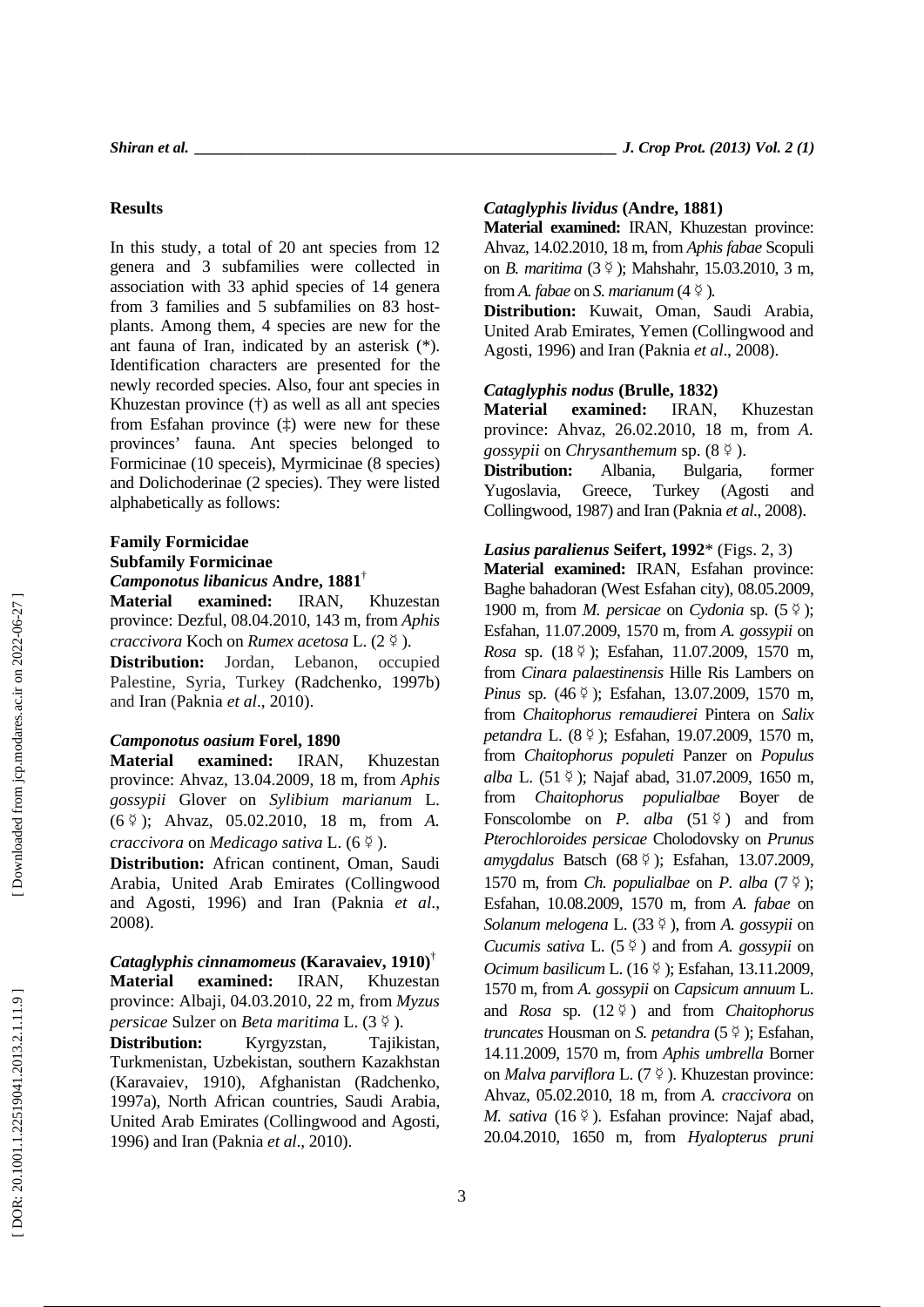Geoffroy on *P. amygdalus* (27<sup> $\varphi$ </sup>) and from *M. persicae* on *Cydonia oblonga* Miller (13 ☿); Esfahan, 30.04.2010, 1570 m, from *A. fabae* on *Chrysanthemum* sp. (20 ☿) and from *A. gossypii* on *Cydonia* sp. (8  $\frac{6}{7}$ ); Esfahan, 31.04.2010, 1570 m, from *A. fabae* on *Malus baccata* Borkhausen and *Viburum opulus* (L.)  $(13 \n\leq).$ 

**Diagnostic characters:** Occipital hairs distributed to hind margin of eye; area between propodeal spiracle and metapleural gland with 2-5 setae; head, mesosoma and gaster with profuse setae; hind tibia with 1-6 setae at proximal end; head, mesosoma, petiole, gaster and femora blackish or dark brown; tibia dark brown; scape, mandibles, distal femoral and proximal tibal end yellowish brown.

**Distribution:** Bulgaria, Egypt, France, Turkey, Italy (Bernadou *et al*., 2010) and Slovenia (Bracko, 2007).

## *Lepisiota bipartite* **Smith, 1861**†‡

**Material examined:** IRAN, Khuzestan province: Ahvaz, 26.02.2009, 18 m, from *A. fabae* on *Vicia fabae* L. (5 ☿); Ahvaz, 26.02.2009, 18 m, from *Rhopalosiphom padi* L. on *Avena fatua* L. (4 ☿); Ahvaz, 27.02.2009, 18 m, from *Aphis nasturtii* Kaltenbach on *Calendula officinalis* L. (8  $\frac{6}{7}$ ); Ahvaz, 28.02.2009, 18 m, from *M. persicae* on *B. maritima* (16 ☿); Ahvaz, 05.03.2009, 18 m, from *A. gossypii* and from *M. persicae* on *Citrus* sp. (8 ☿); Ahvaz, 06.03.2009, 18 m, from *M. persicae* on *Ipomoea batatas* (L.) (15 ☿); Ahvaz, 10.03.2009, 18 m, from *M. persicae* on *Convolvulus arvensis* L. (2 ☿) and from *A. gossypii* on *Hibiscus rosa-sinensis* L. (2 ☿); Ahvaz, 13.04.2009, 18 m, from *A. gossypii* on Ptunia nyctaginiflora Juss (8<sup> $\varphi$ </sup>); Susangerd, 17.04.2009, 18 m, from *A. gossypii* on *Sonchus*  asper L. (3<sup> $\circ$ </sup>); Ramin, 01.05.2009, 25 m, from *Aphis nerii* Boyer de Fonscolombe on *Nerium oleander* L. (63 ☿); Ahvaz, 28.04.2009, 18 m, from *A. nerii* on *N. oleander* (6<sup> $\circ$ </sup>); Ahvaz, 30.04.2009, 18 m, from *Aphis punicae* Passerini on *Punica granatum* L. (39 º ); Ahvaz, 06.02.2010, 18 m, from *A. gossypii* on *Helianthus annuus* L. (9 ☿); Ahvaz, 15.02.2010, 18 m, from *A. craccivora* on *Eucalyptus occidentalis* Endlicher ( $6\frac{8}{7}$ ); Ahvaz, 26.02.2010, 18 m, from *A. gossypii* and from *M. persicae* on *Citrus* sp. (13 ☿); Albaji, 04.03.2010, 22 m, from

*Rhopalosiphom maidis* Fitch on *Hordeum vulgare* L. (11 ☿); Mahshahr, 15.03.2010, 3 m, from *A. craccivora* on *Ammi majus* L. and on *M. sativa* (21 ☿) and from *A. gossypii* on *Lactuca seriola* L. (16 ☿); Khorramshahr, 16.03.2010, 6.6 m, from *M. persicae* on *C. officinalis* (4 ☿) and from *A. umbrella* on *M. parviflora*  $(3 \n\vee)$  and from *A. fabae* on *S. marianum* (4 ☿); Ahvaz, 12.04.2010, 18 m, from *Chaitophorus euphraticus* Hodjat on *Popolus euphratica* Olivier (7 ☿). Esfahan province: Baghe bahadoran (West Esfahan city), 08.05.2009, 1900 m, from *Aphis parietariae*  Theobald on *parietaria judaica* (L.) (8 ☿); Najaf abad, 06.05.2009, 1650 m, from *P. persicae* on *Prunus armeniaca* L. (71 Esfahan. 10.09.2009, 1570 m, from *A. gossypii* on *Citrullus vulgaris* Schrader (65  $\frac{6}{7}$ ); Najaf abad, 18.09.2009, 1650 m, from *P. persicae* on *Prunus persica* L. and on *P. armeniaca* (75  $\frac{6}{7}$ ); Esfahan, 13.11.2009, 1570 m, from *Ch. truncates* on *S. petandra* (5 ☿); Esfahan, 14.11.2009, 1570 m, from *A. fabae* on *Chrysanthemum* sp.  $(4 \n\leq)$ ; Esfahan, 01.05.2010, 1570 m, from *A. gossypii* and from *M. persicae* on *Rosa* sp.  $(13 \n\leq)$  and from *H. pruni* on *P. armeniaca* (5  $\frac{6}{7}$ ); Esfahan, 30.07.2010, 1570 m, from *A. gossypii* on *Miralalis jalaya* (L.) (327 Esfahan, 02.06.2010, 1570 m, from *A. craccivora* on *Vitis vinifera* **L**. (7  $\frac{\circ}{2}$ ).

**Distribution:** Saudi Arabia (Collingwood and Agosti, 1996) and Iran (Paknia *et al*., 2008).

## *Paratrechina longicornis* **(Latreille, 1802)** †

**Material examined:** IRAN, Khuzestan province: Ahvaz, 03.03.2009, 18 m, from *A. craccivora* on *Melilotus officinalis* L. (23 ☿).

**Distribution:** Oman, Saudi Arabia, Yemen (Collingwood and Agosti, 1996) United Arab Emirates (Collingwood *et al*., 1997) and Iran (Paknia *et al*., 2008).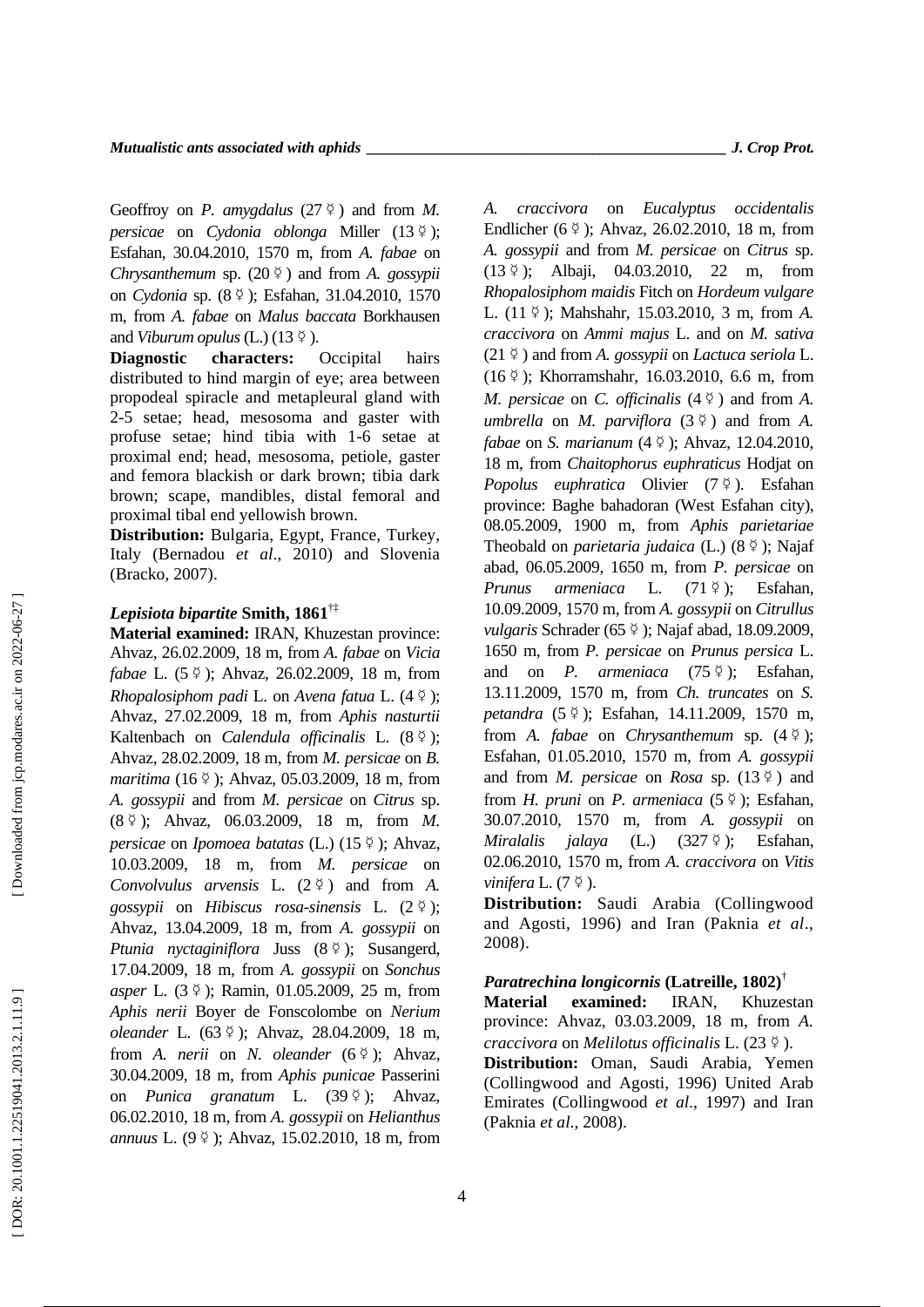#### *Plagiolepis pallescens* **Forel, 1889**‡

**Material examined:** IRAN, Khuzestan province: Dezful, 20.02.2009, 143 m, from *A. craccivora* on *Capsella bursa pastoris* L. (49 ☿); Dezful, 20.02.2009, 143 m, from *A. gossypii* on *Rubus anatolicus* Focke (30 ☿); Ahvaz, 10.04.2009, 18 m, from *A. fabae* on *Solanum nigrum* L. (5 ☿); Ahvaz, 30.11.2009, 18 m, from *Hyalopterus amygdali* (Blanchard) on *Phragmites australis* Cavanilles (9 ☿). Esfahan province: Esfahan, 07.05.2009, 1570 m, from *A. craccivora* on *Glycyrrhiza glabra* L. (12  $(12 \xi)$ ; Esfahan, 28.07.2009, 1570 m, from *A. craccivora* on *Hedera helix* L. (5 ☿); Esfahan, 01.05.2010, 1570 m, from A. gossypii on *Ulmus* sp.  $(20 \; 9)$ ; Esfahan, 01.05.2010, 1570 m, from *Tinocallis*  platani Kaltenbach on *Ulmus* sp. (14 $\frac{\varphi}{\varphi}$ ).

**Distribution:** Greece, Turkey (Agosti and Collingwood, 1987) and Iran (Paknia *et al*., 2008).

#### *Polyrhachis lacteipennis* **Smith, 1839**

**Material examined:** IRAN, Khuzestan province: Ahvaz, 05.04.2009, 18 m, from *A. gossypii* on *Althaea rosae* L. (8 ☿); Ramin, 22.04.2009, 25 m, from *A. gossypii* on *H. Rosasinensis* (2☿); Ramin, 22.04.2009, 25 m, from *A. craccivora* on *Ciser* sp. (10 ☿) and from *R. maidis* on *Bromus* sp. (4).

**Distribution:** India, Oman, Saudi Arabia, Yemen (Collingwood and Agosti, 1996) and Iran (Paknia *et al*., 2008).

## **Subfamily Myrmicinae**  *Crematogaster antaris* **Forel, 1894**‡

**Material examined:** IRAN, Esfahan province: Baghe bahadoran (West Esfahan city), 08.05.2009, 1900 m, from *A. craccivora* on *M. sativa* (5 ☿) and from *M. persicae* on *Cydonia*  sp. (14 ☿); Esfahan, 22.07.2009, 1570 m, from *Aphis farinose* Gmelin on *S. petandra* (19 ☿) and from *Ch. truncates* on *S. petandra* (23  $\frac{\alpha}{2}$ ); Esfahan, 28.07.2009, 1570 m, from *A. gossypii* on *Cucurbita maxima* Duchartre (5  $\frac{6}{7}$ ).

**Distribution:** Kuwait, Oman, United Arab Emirates, Yemen (Collingwood and Agosti, 1996) and Iran (Paknia *et al*., 2008).

As three *Monomorium* species were new to Iran, here we present a key to identification of four species records, collected in this study. 1- Body colour uniformly dark (Figs. 5, 7)……….………………………..…...……….2 - Body colour yellow or bicoloured (Fig. 9)……..………..……………….…………….3 2- Body colour dark brown (Figs. 6, 7), underside of head with few scattered hairs not forming a distinct psammophore, mandibles 2 toothed………………….…….......…*M. mayri* - Body colour entirely black (Figs. 4, 5), mandibles 4-toothed ......................*M. libanicum* 3- Body colour uniformly yellow (Figs. 8, 9) ………………………………….…*M. qarahe* - Bicoloured, head and alitrunk yellowish and gaster dark brown ........................*M. destructor*

#### *Monomorium destructor* **(Jerdon, 1851)**

**Material examined:** IRAN, Khuzestan province: Ahvaz, 15.02.2010, 18 m, from *A. gossypii* on *Tecoma stans* L. (13 ☿); Ahvaz, 13.10.2009, 18 m, from *Ch. euphraticus* on *P. euphratica* (8 ☿); Mahshahr, 15.03.2010, 3 m, from A. *craccivora* on *S. marianum*  $(7 \nless p)$ ; Hamidieh, 05.03.2010, 23 m, from *A. craccivora* on *Thamarix* sp. (5 ☿).

**Distribution:** Kuwait, Oman, Saudi Arabia, Yemen (Collingwood and Agosti, 1996) United Arab Emirates (Collingwood *et al*., 1997) and Iran (Paknia *et al*., 2008).

## *Monomorium libanicum* **Tohmé, 1980**\* (Figs. 4, 5)

**Material examined:** IRAN, Khuzestan province: Mahshahr, 15.03.2010, 3 m, from *A. fabae* on *S. marianum* (3 ☿); Mahshahr, 15.03.2010, 3 m, from *A. gossypii* on *M. parviflora* (3 ☿); Khorramshahr, 16.03.2010, 6.6 m, from *A. fabae* on *S. marianum*  $(2 \n\leq).$ 

**Diagnostic characters:** Propodeal spiracle circular; terminal funiculus segments form a distinct three segmented club; scape short, not reaching to occiput; body entirely black; mandibles 4-toothed.

**Distribution:** Lebanon and Syria (Tohme and Tohme, 1979).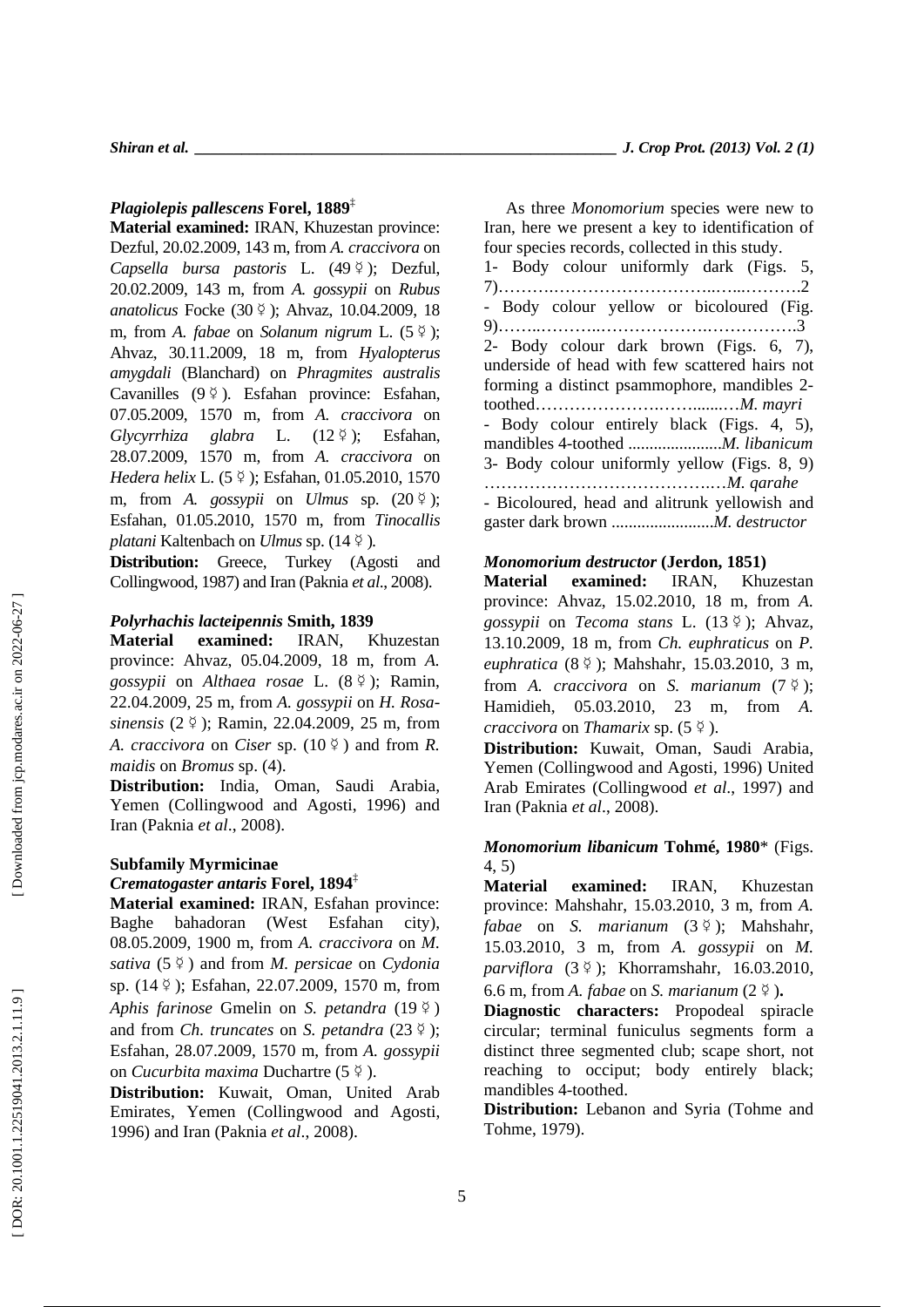*Monomorium mayri* **Forel, 1902**\*(Figs. 6, 7) **Material examined:** IRAN, Khuzestan province: Ahvaz, 17.02.2009, 18 m, from *A. gossypii* on *Brassicae kaber* Wheeler (30 ☿); Ahvaz, 23.02.2009, 18 m, from *M. persicae* on *Eruca sativa* Lambers and *A. rosae* (48 ☿); Ahvaz, 27.02.2009,18 m, from *H. amygdali* on *P. australis* (18 ☿); Ahvaz, 01.04.2009, 18 m, from *A. fabae* on *B. maritima* (40 ☿); Shushtar*,* 01.04.2009, 150 m, from A. gossypii on *B. maritima*  $(6 \n\varphi)$ ; Shushtar, 01.04.2009, 150 m, from *A. nerii* on *N. oleander* (27 ☿); Shushtar, 01.04.2009, 150 m, from *M. persicae* on *M. parviflora* (48 ☿); Ahvaz, 07.04.2009, 18 m, from *A. gossypii* on *H. rosa sinensis* and *T. stans* (4 ☿); Ahvaz, 09.04.2009, 18 m, from *H. amygdali* on *P. australis* (12 ☿); Susangerd, 17.04.2009, 10 m, from *H. amygdali* on *P. australis* (6 ☿); Ahvaz, 22.04.2009, 18 m, from *R. maidis* on *Bromus* sp. (2 ☿); Ahvaz, 12.08.2009, 18 m, from *Ch. euphraticus* on *P. euphratica* (47 ☿); Ahvaz, 14.02.2010, 18 m, from *M. persicae* on *Urtica dioica* (L.) (26 ☿); Ahvaz, 15.02.2010, 18 m, from *A. gossypii* on *B. kaber* (40 ☿); Albaji, 04.03.2010, 22 m, from *Aphis polygonata*  Nevsky on *Polygonom aviculare* L. (2 $\varphi$ ); Ahvaz *,* 05.03.2010, 18 m, from *A. craccivora* on *Tamarix* sp.  $(46 \varnothing);$ ☿); Mahshahr *,* 15.03.2010, 3 m, from *A. craccivora* on *S. marianum* (16 ☿); Khorramshahr, 16.03.2010, 6.6 m, from *A. fabae* on *S. marianum* (24 ☿); Khorramshahr, 16.03.2010, 6.6 m, from *M. persicae* on *B. maritima* (3 ☿).

**Diagnostic characters:** Terminal funiculus segment shorter than the two preceding segments together; propodeal spiracle circular; the underside of head with few scattered hairs that do not form a distinct psammophore; mandibles 2-toothed; body dark brown.

**Distribution:** Oman, Saudi Arabia, Yemen (Collingwood and Agosti, 1996) and India (Bolton, 1987).

## *Monomorium qarahe* **Collingwood & Agosti, 1996**\* (Figs. 8, 9)

**Material examined:** IRAN, Khuzestan province: Ahvaz, 02.03.2009, 18 m, from *A. gossypii* on *H. rosa-sinensis* (7 ☿); Mahshahr, 15.03.2010, 3 m, from *A. fabae* on *S. marianum*  (5 ☿); Ahvaz, 22.04.2009, 18 m, from *R. maidis* on *Bromus* sp.  $(3 \n\leq).$ 

**Diagnostic characters:** Terminal funiculus segment longer than the two preceding segments together; body bright yellow; propodeal dorsum round and the mesopropodeal break shallow; petiole a broadly rounded triangle.

**Distribution:** Saudi Arabia (Collingwood and Agosti, 1996).

## *Pheidole pallidula* **Nylander, 1889** ‡

**Material examined:** IRAN, Khuzestan province: Ahvaz, 06.03.2009, 18 m, from *Aphis davletshinae* Hille Ris Lambers on *A. rosae*  (9 ☿); Ahvaz, 27.01.2010, 18 m, from *A. umbrella* on *M. parviflora*  $(8 \n\leq)$  and from *A. gossypii* on *B. kaber* (6 ☿); Ahvaz, 05.02.2010, 18 m, from *A.gossypii* on *A. rosae* (39 ☿). Esfahan province: Baghe bahadoran (West Esfahan city), 08.05.2009, 1900 m, from *M. persicae* on *Cydonia* sp. (9 ☿); Esfahan, 30.07.2010, 1570 m, from *A. gossypii* on *M. jalaya* (17  $\frac{8}{7}$ ).

**Distribution:** Albania, Bulgaria, former Yugoslavia, Greece, Turkey (Agosti and Collingwood, 1987) France, Spain and Portugal (Collingwood, 1978) Slovenia (Bracko, 2007) and Iran (Paknia *et al*., 2008).

## *Pheidole teneriffana* **Forel, 1893** ‡

**Material examined:** IRAN, Khuzestan province: Ahvaz, 17.01.2010, 18 m, from *A. umbrella* on *M. parviflora* (20  $\frac{1}{7}$ ); Dezful, 08.04.2010, 143 m, from *A. craccivora* on *S. melogena* (18 ☿). Esfahan province: Esfahan, 28.07.2009, 1570 m, from *A. craccivora* on *H. helix*  $(7 \n\leq).$ 

**Distribution:** Kuwait, Oman, Saudi Arabia, Yemen (Collingwood and Agosti, 1996) United Arab Emirates (Collingwood *et al*., 1997) and Iran (Paknia *et al*., 2008).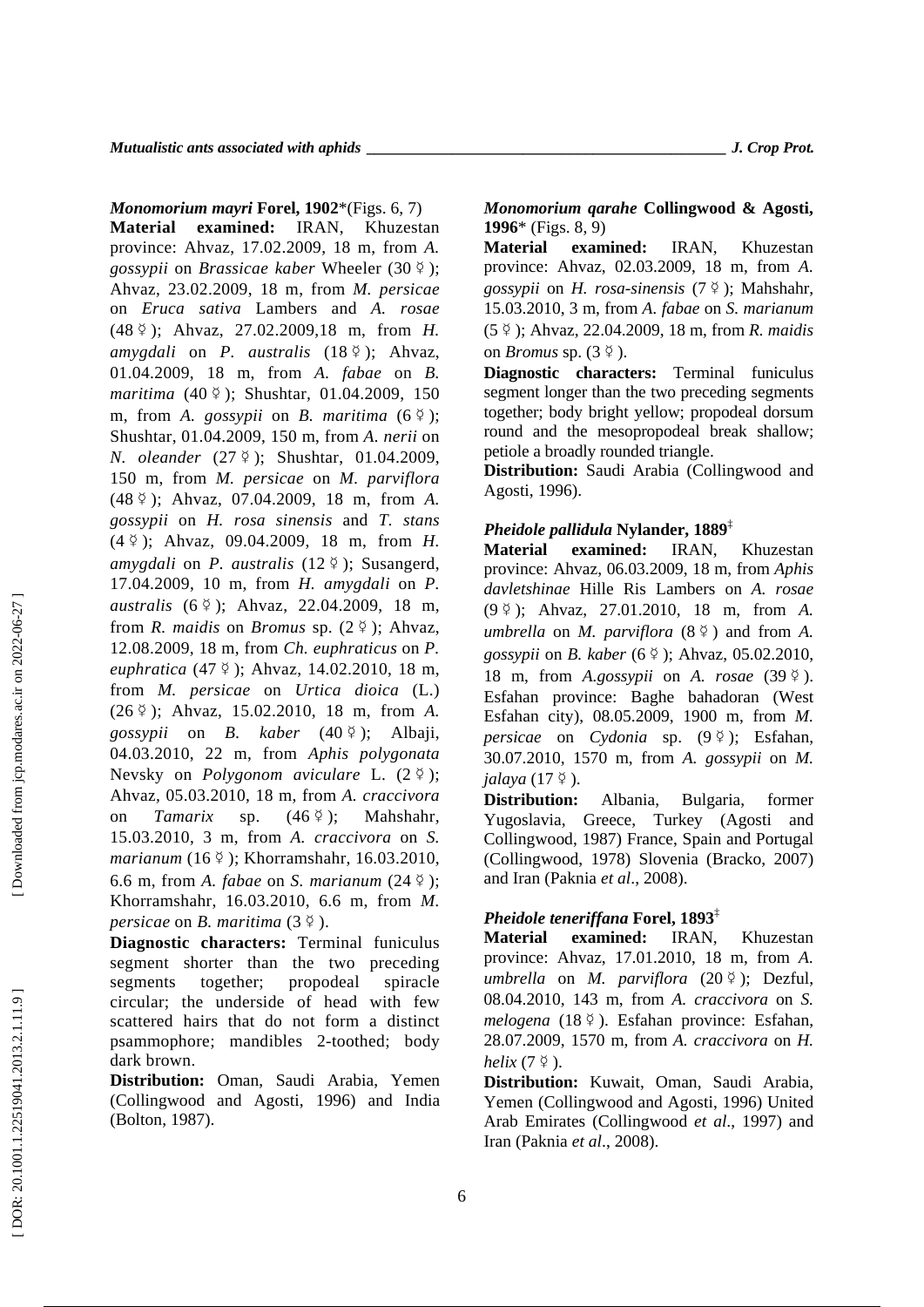

**Figures 2-9** Morphological characteristics of newly recorded species of ants from Iran. 2-3 *Lasius paralienus*  (worker): 2 Head in frontal view, 3 Alitrunk in profile view. 4-5 *Monomorium libanicum* (worker): 4 Head in frontal view, 5 Alitrunk in profile view. 6-7 *Monomorium mayri* (worker): 6 Head in frontal view, 7 Alitrunk in profile view. 8-9 *Monomorium qarahe* (worker): 8 Head in frontal view, 9 Alitrunk in profile view.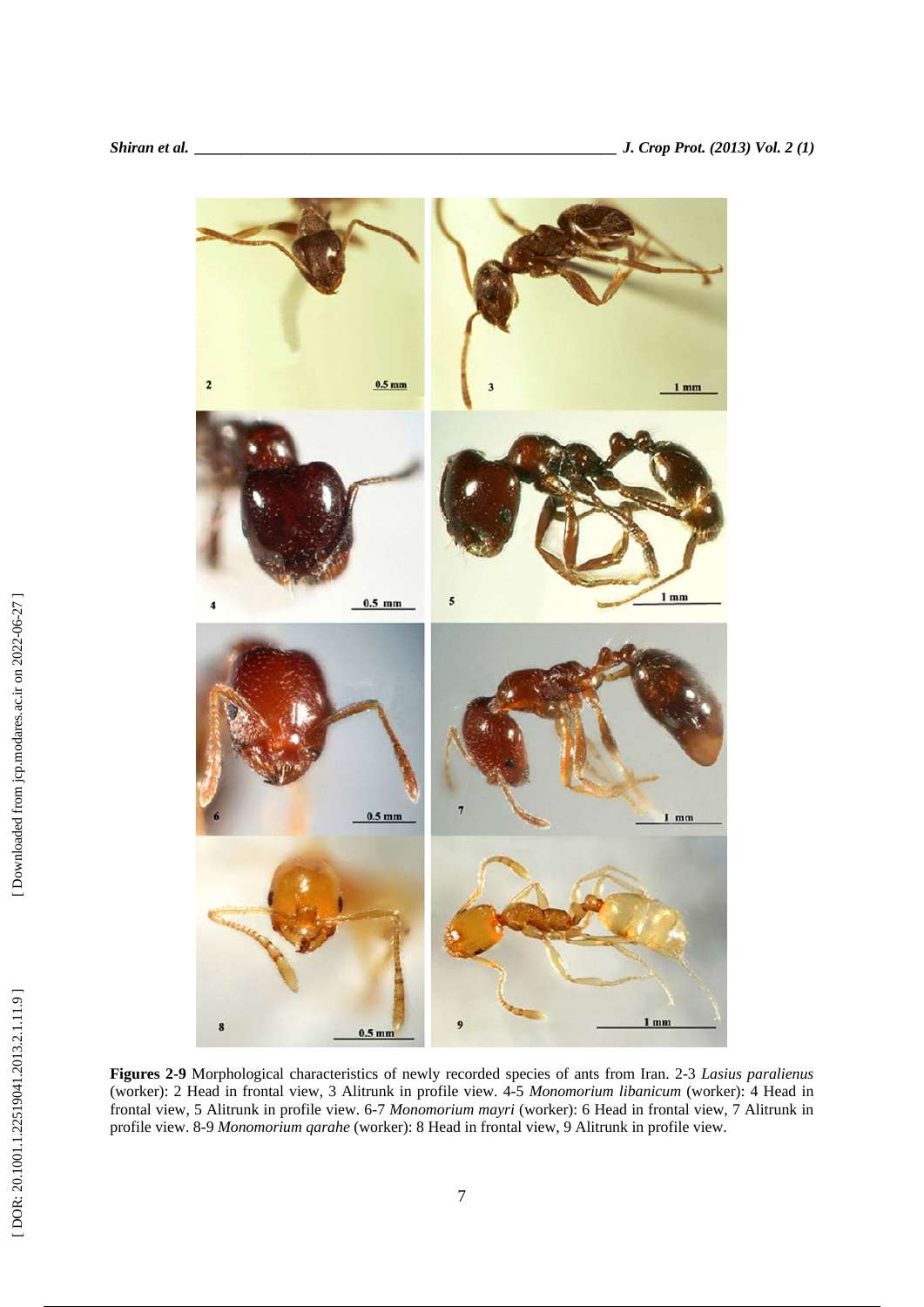| <b>Aphid species</b>                        | Ant species                                                                                                                                                                                                                                                                                                                       |
|---------------------------------------------|-----------------------------------------------------------------------------------------------------------------------------------------------------------------------------------------------------------------------------------------------------------------------------------------------------------------------------------|
| Aphis craccivora<br>Aphis davletshinae      | Crematogaster antaris, Monomorium destructor, Monomorium mayri, Pheidole teneriffana,<br>Tapinoma simrothi, Tapinoma sp., Camponotus libanicus, Camponotus oasium, Lasius paralienus,<br>Lepisiota bipartite, Paratrechina longicornis, Plagiolepis pallescens, Polyrhachis lacteipennis<br>Tapinoma simrothi, Pheidole pallidula |
| <b>Aphis fabae</b>                          | Monomorium libanicum, Monomorium mayri, Monomorium qarahe, Tetramorium caespitum,<br>Tapinoma simrothi, Tapinoma sp., Cataglyphis lividus, Lepisiota bipartite, Lasius paralienus,<br>Plagiolepis pallescens                                                                                                                      |
| Aphis farinose                              | Crematogaster antaris                                                                                                                                                                                                                                                                                                             |
| Aphis frangulae gossypii<br>Aphis nasturtii | Crematogaster antaris, Monomorium libanicum, Monomorium destructor, Monomorium mayri,<br>Monomorium qarahe, Pheidole pallidula, Tapinoma simrothi, Camponotus oasium, Cataglyphis<br>nodus, Lepisiota bipartite, Lasius paralienus, Plagiolepis pallescens, Polyrhachis lacteipennis<br>Tapinoma simrothi, Lepisiota bipartite    |
| Aphis nerii                                 | Monomorium mayri, Tapinoma simrothi, Lepisiota bipartite                                                                                                                                                                                                                                                                          |
| Aphis parietariae                           | Lepisiota bipartite                                                                                                                                                                                                                                                                                                               |
| Aphis polygonata                            | Monomorium mayri                                                                                                                                                                                                                                                                                                                  |
| Aphis punicae                               | Lepisiota bipartite                                                                                                                                                                                                                                                                                                               |
| <b>Aphis rumicis</b>                        | Tapinoma simrothi                                                                                                                                                                                                                                                                                                                 |
| Aphis umbrella                              | Pheidole pallidula, Pheidole teneriffana, Tapinoma simrothi, Tapinoma sp., Lepisiota<br>bipartite, Lasius paralienus                                                                                                                                                                                                              |
| <b>Brachycaudus helichrisy</b>              | Tapinoma simrothi, Tapinoma sp.                                                                                                                                                                                                                                                                                                   |
| <b>Brachyonguis harmalae</b>                | Tapinoma simrothi                                                                                                                                                                                                                                                                                                                 |
| <b>Brachyonguis</b><br>tamaricophilus       | Tapinoma simrothi                                                                                                                                                                                                                                                                                                                 |
| Capitophorus inulae                         | Tapinoma simrothi                                                                                                                                                                                                                                                                                                                 |
| Chaitophorus euphraticus                    | Monomorium destructor, Monomorium mayri, Lepisiota bipartite                                                                                                                                                                                                                                                                      |
| Chaitophorus populeti                       | Lasius paralienus                                                                                                                                                                                                                                                                                                                 |
| Chaitophorus populialbae                    | Lasius paralienus                                                                                                                                                                                                                                                                                                                 |
| Chaitophorus remaudierei                    | Lasius paralienus                                                                                                                                                                                                                                                                                                                 |
| <b>Chaitophorus truncates</b>               | Crematogaster antaris, Lepisiota bipartite, Lasius paralienus                                                                                                                                                                                                                                                                     |
| Cinara cedri                                | Tapinoma simrothi                                                                                                                                                                                                                                                                                                                 |
| Cinara palaestinensis                       | Lasius paralienus                                                                                                                                                                                                                                                                                                                 |
| Colorado absinthiella                       | Tapinoma simrothi                                                                                                                                                                                                                                                                                                                 |
| <b>Eulachnus</b>                            | Tapinoma simrothi                                                                                                                                                                                                                                                                                                                 |
| tuberculostommata<br>Hyalopterus amygdali   | Monomorium mayri, Plagiolepis pallescens                                                                                                                                                                                                                                                                                          |
| Hyalopterus pruni                           | Lepisiota bipartite, Lasius paralienus                                                                                                                                                                                                                                                                                            |
| Myzus persicae                              | Crematogaster antaris, Monomorium mayri, Pheidole pallidula,<br>Tapinoma simrothi,<br>Cataglyphis cinnamomeus, Lepisiota bipartite, Lasius paralienus                                                                                                                                                                             |
| Nearctaphis bakeri                          | Tapinoma simrothi                                                                                                                                                                                                                                                                                                                 |
| Pterochloroides persicae                    | Lasius paralienus, Lepisiota bipartite                                                                                                                                                                                                                                                                                            |
| <b>Rhopalosiphom maidis</b>                 | Monomorium mayri, Monomorium qarahe, Lepisiota bipartite, Polyrhachis lacteipennis                                                                                                                                                                                                                                                |
| Rhopalosiphom padi                          | Tapinoma simrothi, Lepisiota bipartite                                                                                                                                                                                                                                                                                            |
| Tinocallis platani                          | Plagiolepis pallescens                                                                                                                                                                                                                                                                                                            |

**Table 1** Aphids and their ants visitor list, collected in Khuzestan and Esfahan provinces.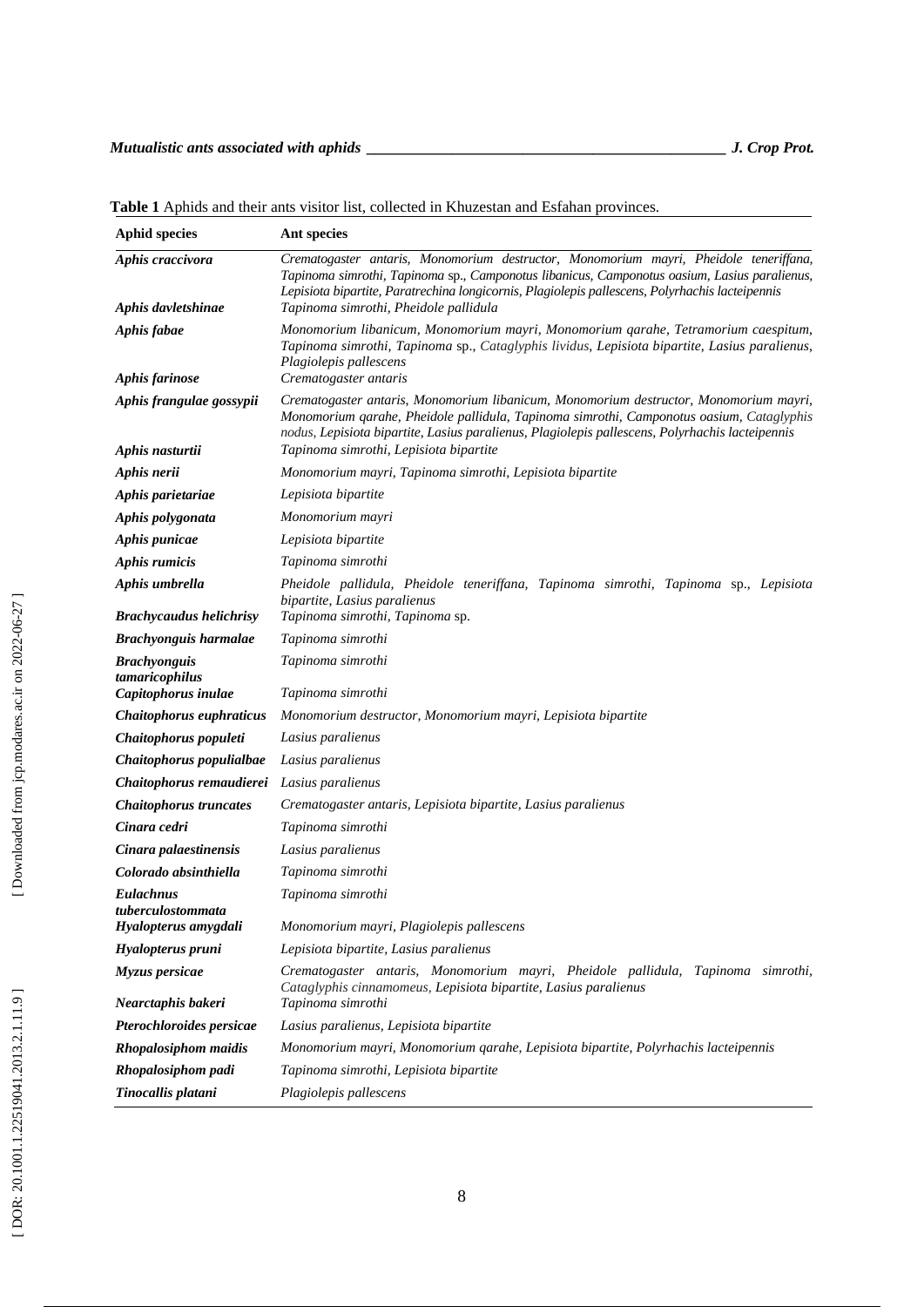### *Tetramorium caespitum* **(L.), 1758**‡

**Material examined:** IRAN, Esfahan province: Baghe bahadoran (West Esfahan city), 08.05.2009, 1900 m, from *A. fabae* on *Tamarix*  sp.  $(17 \; 9)$ .

**Distribution:** Bulgaria, Greece, Turkey, former Yugoslavia (Agosti and Collingwood, 1987) Slovenia (Bracko, 2007) and Iran (Paknia *et al*., 2008).

**Subfamily Dolichoderinae**

## *Tapinoma simrothi* **Krausse, 1911** ‡

It was most widespread species and was collected on more than half of the aphids (Table 1) in most of sampling localities.

**Distribution:** Greece (Agosti and Collingwood, 1987) Saudi Arabia, Kuwait, Oman, Yemen (Collingwood and Agosti, 1996) United Arab Emirates (Collingwood *et al*., 1997) Spain (Collingwood, 1978) and Iran (Paknia *et al*., 2008).

## *Tapinoma* **sp.** ‡

**Material examined:** IRAN, Esfahan province: Esfahan, 07.05.2009, 1570 m, from *A. fabae* on *Lepidium latifolium* L. (4  $(4 \circledcirc);$  Esfahan, 08.05.2009, 1570 m, from *Brachycaudus helichrisy* Kaltenbach on *Prunus* sp. (4 ☿); Esfahan, 22.07.2009, 1570 m, from *A. fabae* on *Dahlia excels* Benth (15 $\frac{\varphi}{\varphi}$ ); Esfahan, 22.07.2009, 1570 m, from *A. umbrella* on *M. parviflora* (6 ☿); Esfahan, 22.07.2009, 1570 m, from *A. craccivora* on *Robinia pseudoacacia* L.  $(29 \; 9)$ .

### **Discussion**

The most frequent mutualist ant was *T. simrothi*, a common Mediterranean and Middle Eastern species, which was collected in all localities of both explored provinces and from 18 aphid species. This indicates that it is a widespread species adapted to various climates and environmental conditions of the study area.

Mossadegh *et al*. (2008) reported that all of the collected ants in the colony of *Nipaecoccus viridis* (Newstead) have a negative influence on biological control of this pest*,* by preventing feeding and subsequently reproduction of the released Crypt beetles, *Cryptolaemous montrouzieri* Mulsant, in Dezful citrus orchards. Soleyman-Nejadian and Dezhakam (2001) also stated that the symbiotic ant *Crematogaster antaris* Forel, interfere the performance of two encyrtid parasitoids *Anagyrus agraensis* (Saraswat) and *A. dactylopii* (Howard) on *N. viridis.* However, there isn't such report in the case myrmecophilous aphids from Iran. Details and mechanisms of ant-aphid associations in this study are unknown to us. More detailed investigations are needed in each case to adequately understand them.

Özdemir *et al*., (2008) collected the ant *P. pallescens* on aphids: *Staegriella necopinata*, *Onopordium* sp., *Brachycaudus tragopogonis* and *A. craccivora*; also the ant *Lasius paralienus* on aphids *A. fabae*, *A. craccivora*, *A. gossypii*, *A. galliiscabri* and *B. cardui*. In this study, we also collected the above mentioned ants on *A. fabae*, *A. craccivora*, *A. gossypii* and *Hyalopterus amygdali* in Ahvaz and on *A. craccivora*, *A. gossypii* and *Tinocallis platani* in Esfahan.

Dezhakam and Soleyman-Nejadian (2002) in a study on symbiotic ants with the mealybug *N. viridis* on citrus in Khuzestan, collected 16 ant species, of which *Ph. teneriffana*, *Ph. pallidula*, *C. antaris*, *T. simrothi*, *P. lacteipennis*, *C. oasium*, *P. pallescens*, *C. lividus* and *M. destructor* were also collected in our study, indicating that these ant species feed on both scale insect and aphid honeydew. Mossadegh *et al*. (2008) also reported 9 symbiotic ants with the above mentioned mealybug from Dezful citrus orchards, of whcih *Ph. teneriffana*, *Ph. pallidula*, *T. simrothi*, *P. lacteipennis*, *P. pallescens*, *C. lividus* and *M. destructor* were also collected in this study.

Three of the newly recorded species, *M. libanicum* , *M. qarahe* and *M. mayri* have previously been recorded from the hot deserts and subtropical areas of the Middle East and Arabian Peninsula. These species were also collected in western Khuzestan province, a dry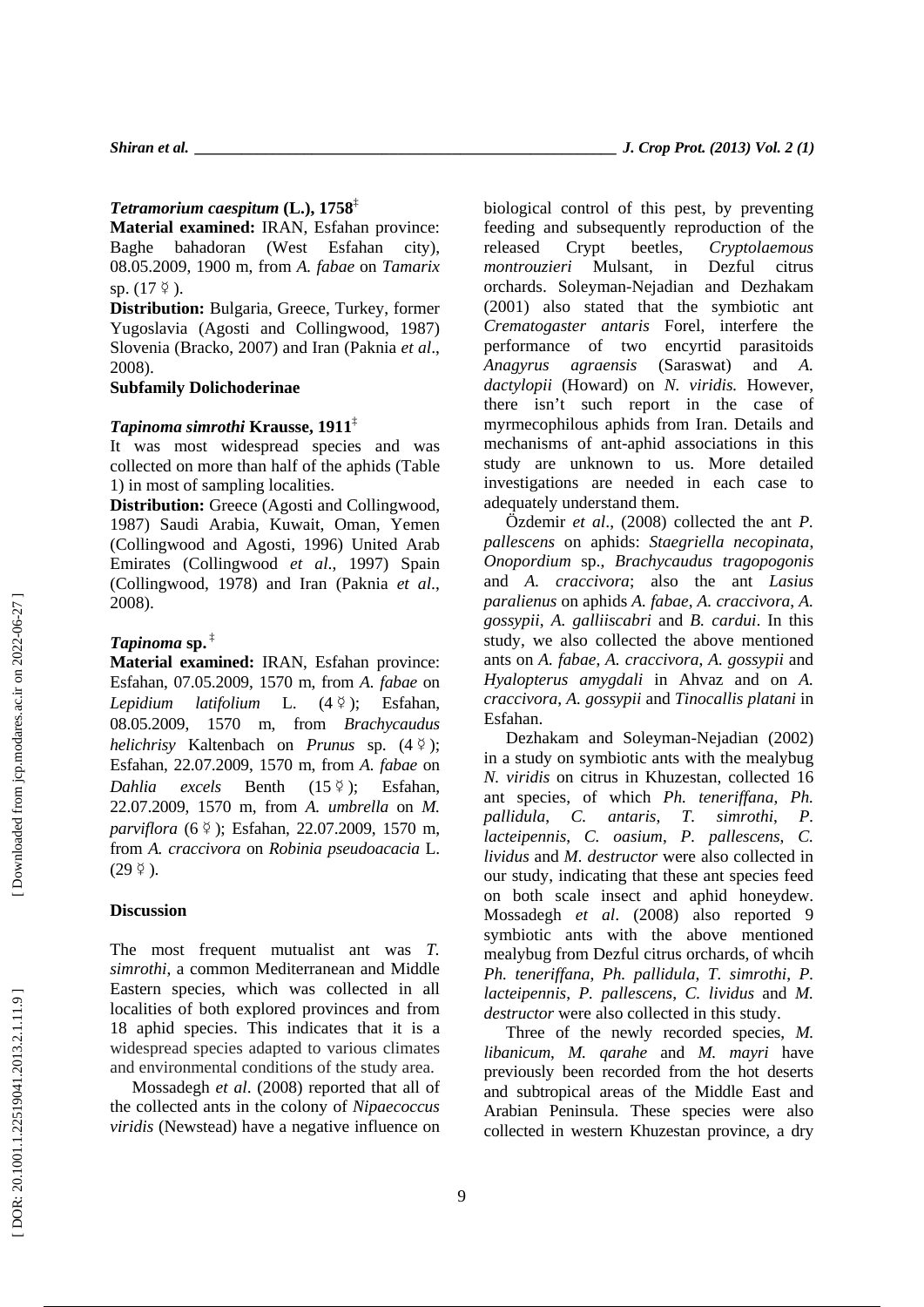semi-desert lowland which is excessively hot and dry in the summer. The fourth new record, *L. paralienus*, was collected in Esfahan province, where its moderate climate is more or less similar to climate of the previously recorded localities for this species.

#### **Acknowledgements**

We are grateful to Dr. C. A. Collingwood from England for helping in the identification and confirmation of our specimens. Sincere thanks are due to Dr. F. Sedighi Dehkordi of the Department of Horticulture, Shahid Chamran University of Ahvaz, for identification of host plants and three anonymous reviewers for their comments on earlier version of this paper. This work was financially supported by Shahid Chamran University of Ahvaz.

### **References**

- Agosti, D. and Collingwood, C. A. 1987. A provisional list of the Balkan ants (Hym. Formicidae) with a key to the worker caste. II. Key to the worker caste, including the European species without the Iberian. Mitteilugen der Schwezerischen Entomologischen Gesellschaft Bulletin de la Societe Entomologique Suisse, 60: 261-293.
- Bernadou, A., Galkowski, Ch., Le Goff, A., Fourcassie, V. and Espadaler, X. 2010. First record of *Lasius paralienus* Seifert, 1992 (Hymenoptera: Formicidae) from France and Andorra. Myrmecological News, 13: 111-113.
- Bolton, B. 1987. A review of the *Solenopsis* genus-group and revision of Afrotropical *Monomorium* Mayr (Hymenoptera: Formicidae). Bulletin of the British Museum Natural History (Entomology), 54: 263-452.
- Bolton, B. 1994. Identification guide to the ant genera of the world. Harvard University Press, Cambridge, Massachusetts.
- Bracko, G. 2007. Checklist of the ants of Slovenia (Hymenoptera: Formicidae). Natura Sloveniae, 9 (1): 15-24.
- Collingwood, C. A. 1978. A provisional list of Iberian Formicidae with a key to the worker caste (Hym. Aculeate). Revista Espanol de Entomologia, 52: 65-95.
- Collingwood, C. A. and Agosti, D. 1996. Formicidae (Insecta: Hymenoptera) of Saudi Arabia (Part 2). Fauna of Saudi Arabia, 15: 300-385.
- Collingwood, C. A., Tigar, B. J. and Agosti, D. 1997. Introduced ants in the United Arab Emirates. Journal of Arid Environments, 37: 505-512.
- Depa, L. and Wojciechowski, W. 2008. Antroot aphid relations in different plant associations. Polish Journal of Entomology, 77: 151-163.
- Dezhakam, M. and Soleyman-Nejadian, E. 2002. Fauna of symbiotic ants with the southern mealybug *Nipaecoccus viridis* New. (Hom: Pseudococcidae), on citrus in Khuzestan. Scientific Journal of Agriculture, 24 (2): 75-100.
- Firouzi, F., Pashaei Rad, S., Hossein Nezhad, S. and Agosti, D. 2011. Four new records of ants from Iran (Hymenoptera: Formicidae). Zoology in the Middle East, 52: 71-78.
- Gholami, M., Afshari, A. and Mafi Pashakolaei, Sh. A. 2012. The fauna and frequency of cottony cushion scale (*Icerya purchasi*  Maskell) related ants (Hymenoptera: Formicidae) community in citrus orchards of Sari region, northern Iran. Proceedings of the  $20<sup>th</sup>$  Iranian Plant Protection Congress, 26-29 Aug., Shiraz, Iran. p. 175.
- Hölldobler, B. and Wilson, E. O. 1990. The Ants. Harvard University Press, Cambridge, Massachusetts.
- Hossein Nezhad, S., Pashaei Rad, S., Firouzi, F., and Agosti, D. 2012. New and additional records for the ant fauna from Iran. Zoology in the Middle East, 55: 65–74.
- Karavaiev, V. 1910. Nachtrag zu meinen "Ameisen aus Transcaspien und Turkestan". Russkoye Entomologicheskoye Obozreniye, 9: 72-268.
- Mohammadi, Sh., Mossadegh, M. S. and Esfandiari, M. 2012. Eight ant species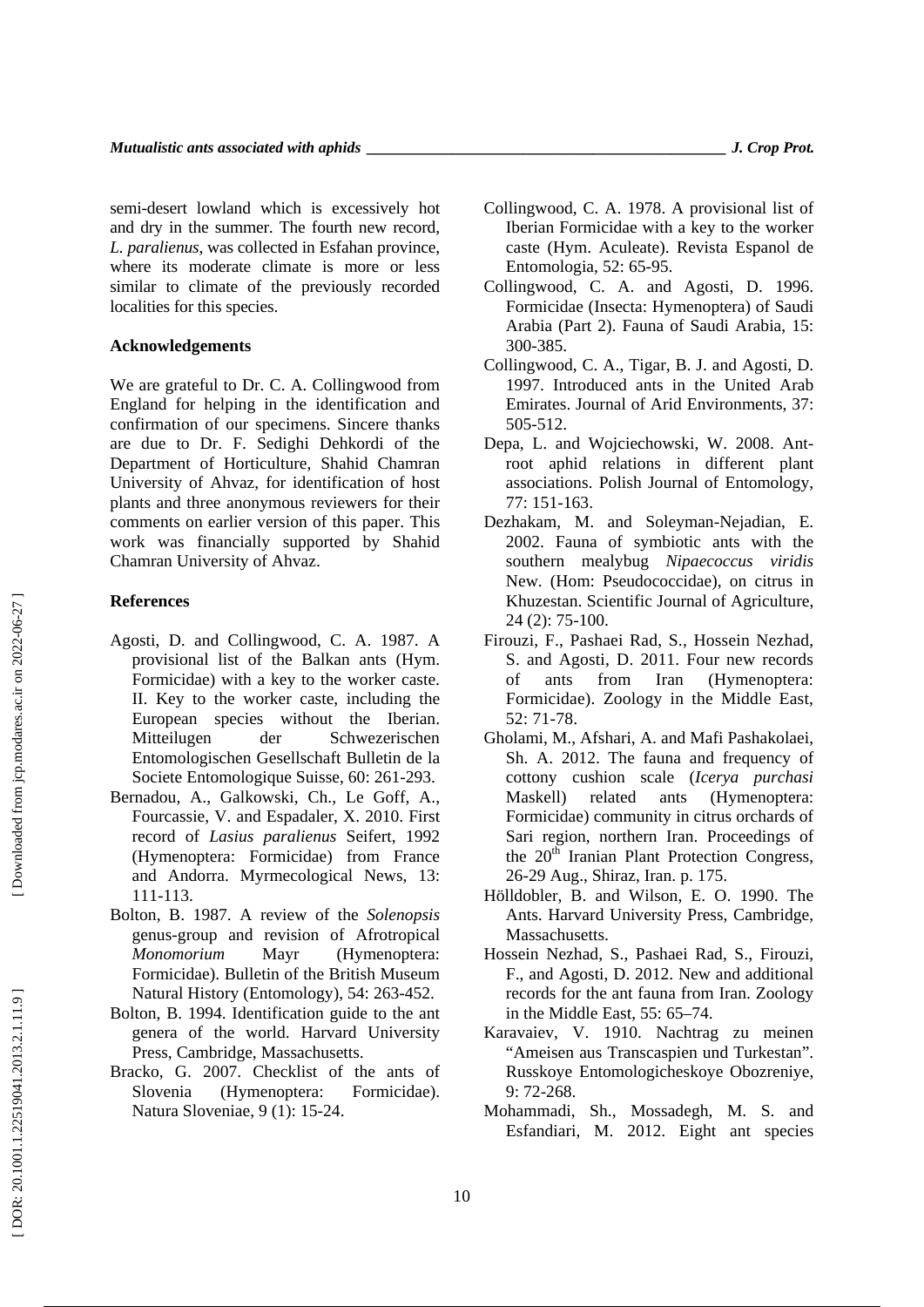(Hym.: Formicidae) new for the fauna of Iran. Munis Entomology and Zoology, 7 (2): 847-851.

- Mossadegh, M. S., Esfandiari, M. and Heidarynia, Z. 2008.The effects of symbiotic ants on biological control of *Nipaecoccus viridis* (New.) by *Cryptolaemous montrouzieri* Mul. in citrus orchards of north Khuzestan. Proceedings of the  $18<sup>th</sup>$  Iranian Plant Protection Congress, 24-27 Aug., Hamedan, Iran. p. 36.
- Özdemir, I., Aktac, N., Toros, S., Kilincer, N. and Gurkan, M. O. 2008. Investigations of the association between aphids and ants on wild plants in Ankara province (Turkey). Munis Entomology and Zoology, 3: 606-613.
- Paknia, O., Radchenko, A. G., Alipanah, H. and Pfeiffer, M. 2008. A preliminary checklist of the ants (Hymenoptera: Formicidae) of Iran. Myrmecological News, 11: 151-159.
- Paknia, O., Radchenko, A. G. and Pfeiffer, M. 2010. New records of ants (Hymenoptera: Formicidae) from Iran. Asian Myrmecology, 3: 29-38.
- Radchenko, A. 1997a. Review of ants of the genus *Cataglyphis* Foerster (Hymenoptera: Formicidae) of Asia. [In Russian]. Entomologicheskoye Obozreniye, 76: 424- 442.
- Radchenko, A. 1997b. Review of ants of the subgenus *Myrmentoma* genus *Camponotus* (Hymenoptera: Formicidae) of the Asian Palearctic. [In Russian.]. Zoologicheskii Zhurnal, 76: 11-703.
- Radchenko, A. and Paknia, O. 2010. Two new species of the genus *Cataglyphis* Foerster, 1850 (Hymenoptera: Formicidae) from Iran. Annales Zoologici, 60: 69-76.
- Soleyman-Nejadian, E. and Dezhakam, M. 2001. Investigation on the protection of *Nipacoccus viridis* (NEW.) by *Crematogaster antaris* Forel (Hym.: Formicidae) against two wasp parasitoids on citrus in Dezful. Scientific Journal of Agriculture, 23 (2):53-69.
- Stadler, B. and Dixon, F. G. 2005. Ecology and evolution of aphid-ant interactions. The Annual Review of Ecology, Evolution and Systematics, 36: 345-372.
- Tohme, P. H. and Tohme, G. 1979. Le genre *Epixenus* Emery (Hymenoptera, Formicidae, Myrmicinae) et ses principaux representants au Liban et en Syrie. Bulletin du Muséum National d'Histoire Naturelle, Paris Section A, 4 (1): 1087-1108.
- Völkl, W., Mackauer, M., Pell, J. K. and Brodeur, J. 2007. Predators, Parasitoids and Pathogens. In: van Emden, H. F. and Harrington, R. (Eds.) Aphids as Crop Pests. CABI, Wallingford, pp. 187- 233.
- Völkl, W., Woodring, J., Fisher, M., Lorenz, M. W. and Hoffmann, K. H. 1999. Ant-aphid mutualisms: the impact of honeydew production and honeydew sugar composition on ant preferences. Oecologia, 118: 483-491.